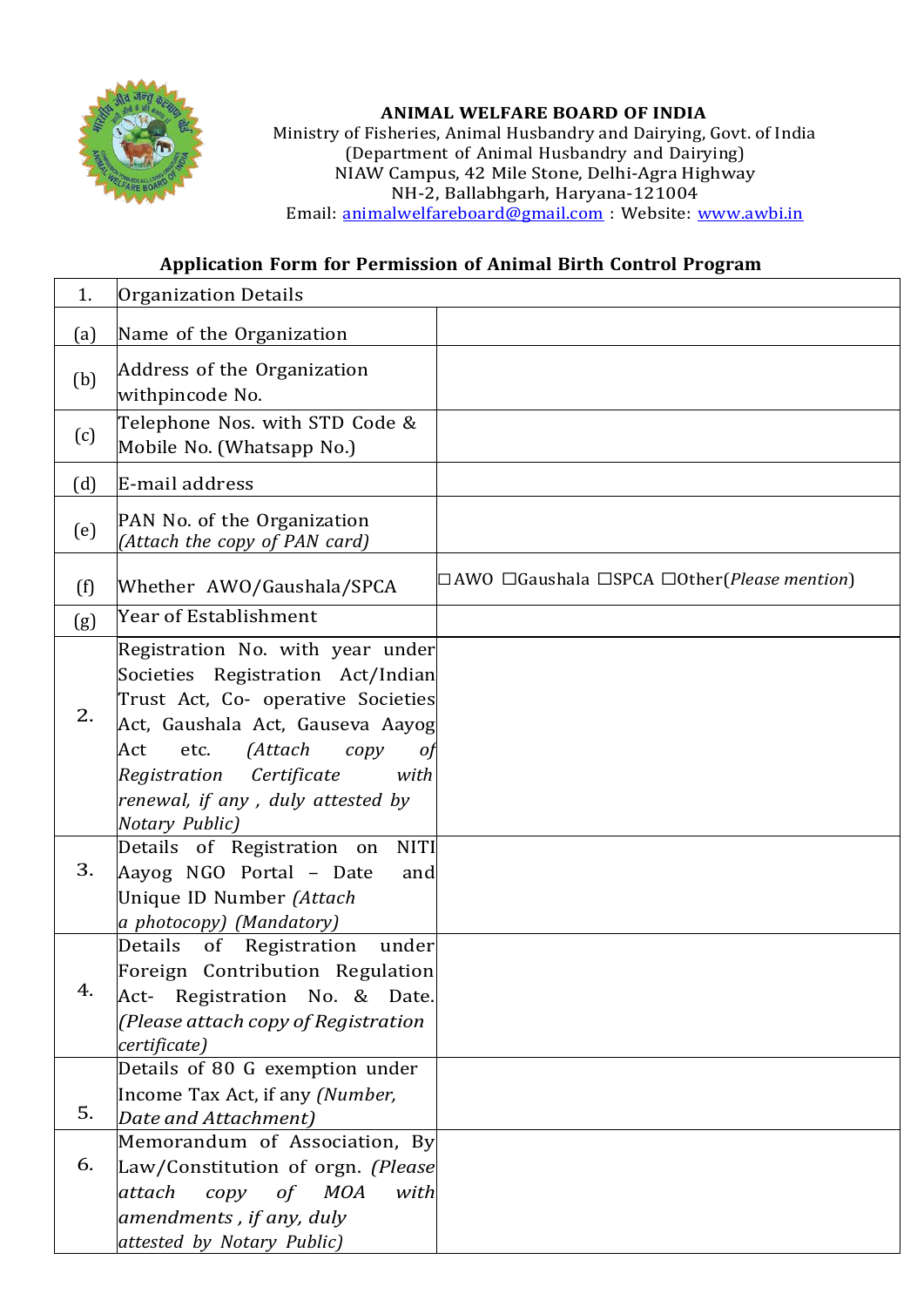| 7(i)                 | Main Objective of the Organization                         |  |                   |              |  |                               |                                                         |  |                        |  |                |                                                                            |                   |
|----------------------|------------------------------------------------------------|--|-------------------|--------------|--|-------------------------------|---------------------------------------------------------|--|------------------------|--|----------------|----------------------------------------------------------------------------|-------------------|
|                      |                                                            |  |                   |              |  |                               |                                                         |  |                        |  |                |                                                                            |                   |
|                      |                                                            |  |                   |              |  |                               |                                                         |  | <b>Activities</b>      |  |                |                                                                            |                   |
| 7(ii)                |                                                            |  |                   |              |  |                               |                                                         |  |                        |  |                |                                                                            | % of expenditure  |
|                      |                                                            |  |                   |              |  |                               | Sheltering of Stray<br>Cattle / large animals           |  |                        |  |                |                                                                            |                   |
|                      |                                                            |  |                   |              |  |                               |                                                         |  |                        |  |                |                                                                            |                   |
|                      |                                                            |  |                   |              |  |                               | <b>Sheltering of stray Dogs</b><br>and other small      |  |                        |  |                |                                                                            |                   |
|                      |                                                            |  |                   |              |  |                               | animals                                                 |  |                        |  |                |                                                                            |                   |
|                      |                                                            |  |                   |              |  |                               | <b>Animal birth Control</b>                             |  |                        |  |                |                                                                            |                   |
|                      |                                                            |  |                   |              |  |                               | programme                                               |  |                        |  |                |                                                                            |                   |
|                      | Activities of the Organization with Dispensary / Treatment |  |                   |              |  |                               |                                                         |  |                        |  |                |                                                                            |                   |
|                      |                                                            |  |                   |              |  |                               | Percentage of expenditure incurred Ambulance services / |  |                        |  |                |                                                                            |                   |
|                      | duringthe last three year                                  |  |                   |              |  |                               | <b>Mobile Animal Clinic</b>                             |  |                        |  |                |                                                                            |                   |
|                      |                                                            |  |                   |              |  |                               | Rescue / Rehabilitation                                 |  |                        |  |                |                                                                            |                   |
|                      |                                                            |  |                   |              |  | of animals                    |                                                         |  |                        |  |                |                                                                            |                   |
|                      |                                                            |  |                   |              |  |                               | Awareness / Training                                    |  |                        |  |                |                                                                            |                   |
|                      |                                                            |  |                   |              |  |                               | for animal welfare                                      |  |                        |  |                |                                                                            |                   |
|                      |                                                            |  |                   |              |  |                               | Legal Cases booked                                      |  |                        |  |                |                                                                            |                   |
|                      |                                                            |  |                   |              |  |                               | against cruelty to                                      |  |                        |  |                |                                                                            |                   |
|                      |                                                            |  |                   |              |  |                               | animals                                                 |  |                        |  |                |                                                                            |                   |
| $\overline{7}$ (iii) | Other activities as per aims and objectives                |  |                   |              |  |                               |                                                         |  |                        |  |                |                                                                            |                   |
|                      | <b>S. No.</b><br><b>Activities</b>                         |  |                   |              |  |                               |                                                         |  |                        |  |                |                                                                            | % of expenditure  |
|                      |                                                            |  |                   |              |  |                               |                                                         |  |                        |  |                |                                                                            |                   |
|                      |                                                            |  |                   |              |  |                               |                                                         |  |                        |  |                |                                                                            |                   |
| 8.                   | Details of Land in the name of the Organization            |  |                   |              |  |                               |                                                         |  |                        |  |                |                                                                            |                   |
|                      | S. No.                                                     |  | <b>Survey No.</b> | Area of land |  | <b>Nature of</b><br>ownership |                                                         |  | <b>Type of</b><br>Land |  | Copy of<br>the | Copy of<br>land                                                            | Whether<br>Animal |
|                      |                                                            |  |                   |              |  |                               | <0wned/                                                 |  |                        |  |                | <agriculture document<="" revenue="" td=""><td>shelter?</td></agriculture> | shelter?          |
|                      |                                                            |  |                   |              |  |                               | leased>                                                 |  | Non-<br>agriculture/   |  | record         |                                                                            |                   |
|                      |                                                            |  |                   |              |  |                               |                                                         |  | Govt./ Any             |  |                |                                                                            |                   |
|                      |                                                            |  |                   |              |  |                               |                                                         |  | other>                 |  |                |                                                                            |                   |
|                      |                                                            |  |                   |              |  |                               |                                                         |  |                        |  |                |                                                                            |                   |
|                      |                                                            |  |                   |              |  |                               |                                                         |  |                        |  |                |                                                                            |                   |
|                      |                                                            |  |                   |              |  |                               |                                                         |  |                        |  |                |                                                                            |                   |
| 9.                   | Details of existing Shelter House(s)                       |  |                   |              |  |                               |                                                         |  |                        |  |                |                                                                            |                   |
|                      | S.                                                         |  | <b>Address</b>    |              |  | Contact                       | No. of                                                  |  | <b>Total</b>           |  |                | No. of                                                                     | No. of Large      |
|                      | No.                                                        |  |                   |              |  | no. &                         | <b>Sheds</b>                                            |  | Area of                |  |                | small                                                                      | animals           |
|                      |                                                            |  |                   |              |  | Email id                      |                                                         |  | Shed(s)                |  |                | animals                                                                    |                   |
|                      |                                                            |  |                   |              |  |                               |                                                         |  |                        |  |                |                                                                            |                   |
|                      |                                                            |  |                   |              |  |                               |                                                         |  |                        |  |                |                                                                            |                   |
|                      |                                                            |  |                   |              |  |                               |                                                         |  |                        |  |                |                                                                            |                   |
|                      |                                                            |  |                   |              |  |                               |                                                         |  |                        |  |                |                                                                            |                   |
|                      |                                                            |  |                   |              |  |                               |                                                         |  |                        |  |                |                                                                            |                   |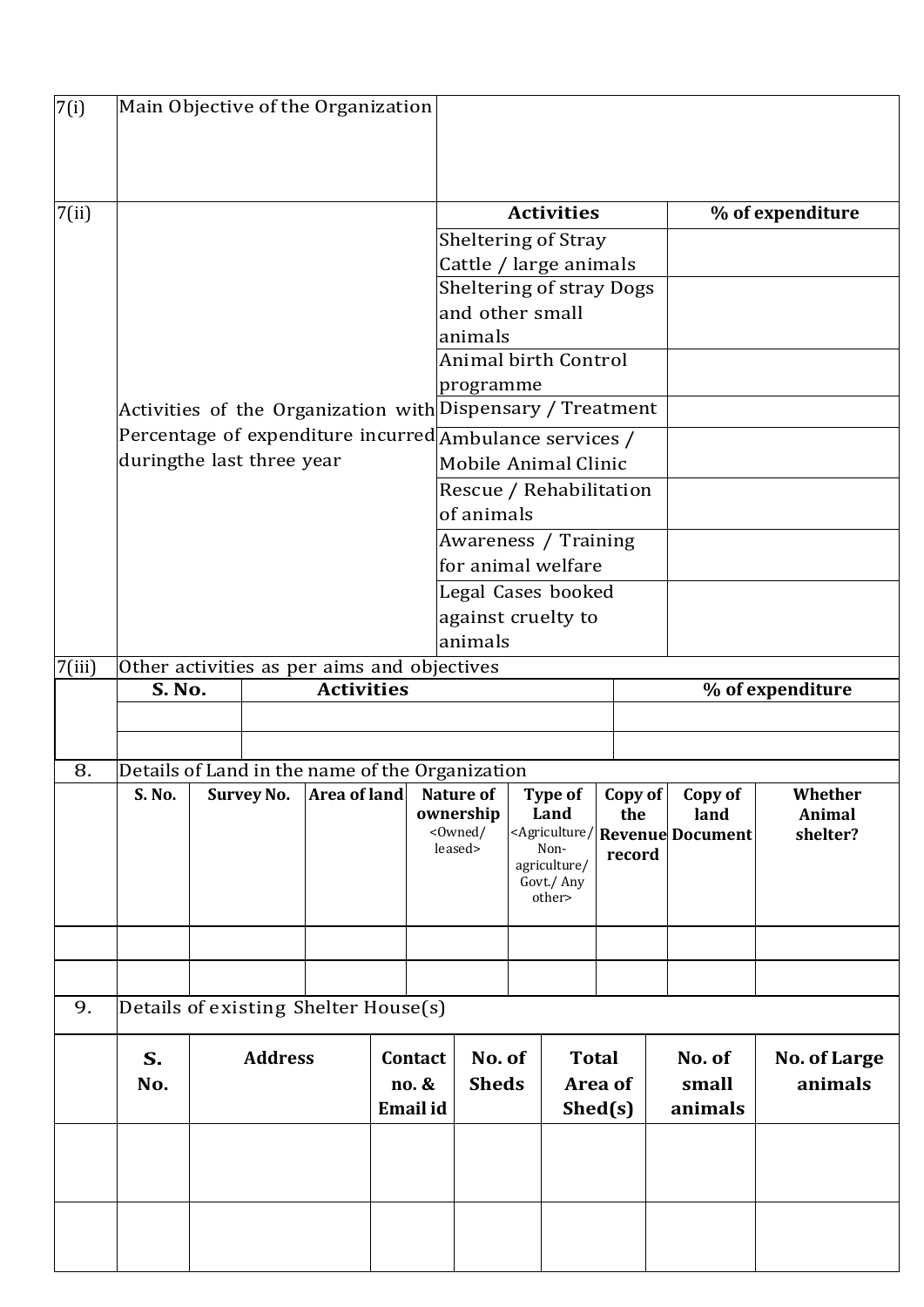| 10.   |                     |                                             | Details of Dispensary/ Medical Facilities available within the shelter                                     |                            |                     |                          |                        |                                        |  |                          |                                                              |                                        |  |
|-------|---------------------|---------------------------------------------|------------------------------------------------------------------------------------------------------------|----------------------------|---------------------|--------------------------|------------------------|----------------------------------------|--|--------------------------|--------------------------------------------------------------|----------------------------------------|--|
|       |                     | S. No.                                      |                                                                                                            | <b>Address</b>             |                     |                          |                        | <b>OT</b> (Available/Not<br>Available) |  |                          | <b>Medical Equipment</b><br><b>Details to be</b><br>attached |                                        |  |
|       |                     |                                             |                                                                                                            |                            |                     |                          |                        |                                        |  |                          |                                                              |                                        |  |
| 11.   |                     |                                             | Whether Ambulance/ Tractor Trolley is available, if yes                                                    |                            |                     |                          |                        |                                        |  |                          |                                                              |                                        |  |
|       |                     | <b>Model of</b><br><b>S. No.</b><br>Vehicle |                                                                                                            | Date of<br><b>Purchase</b> |                     | Kms.                     |                        | Cost of<br><b>Purchase</b>             |  | <b>Purpose of</b><br>use |                                                              | <b>Log Book</b><br>(to be<br>attached) |  |
|       |                     |                                             |                                                                                                            |                            |                     |                          |                        |                                        |  |                          |                                                              |                                        |  |
|       |                     |                                             |                                                                                                            |                            |                     |                          |                        |                                        |  |                          |                                                              |                                        |  |
|       |                     |                                             |                                                                                                            |                            |                     |                          |                        |                                        |  |                          |                                                              |                                        |  |
| 12.   |                     |                                             | Details of Number of Animals Sheltered/Treated/ Rescued during the year                                    |                            |                     |                          |                        |                                        |  |                          |                                                              |                                        |  |
| (i)   |                     |                                             |                                                                                                            |                            |                     |                          |                        |                                        |  |                          |                                                              |                                        |  |
|       | <b>S. No.</b>       |                                             | Details of Animals Sheltered (Note: Dogs sheltered for ABC programme not to be included)<br><b>Species</b> |                            |                     |                          | <b>Gender/Category</b> |                                        |  |                          | <b>No. of animals</b>                                        |                                        |  |
|       |                     |                                             |                                                                                                            |                            | <b>Milking Cows</b> |                          |                        |                                        |  |                          |                                                              |                                        |  |
|       |                     |                                             |                                                                                                            |                            |                     |                          | Dry Cows               |                                        |  |                          |                                                              |                                        |  |
|       | $\mathbf{1}$<br>Cow |                                             |                                                                                                            |                            |                     | Male Calves              |                        |                                        |  |                          |                                                              |                                        |  |
|       |                     |                                             |                                                                                                            |                            |                     | <b>Female Calves</b>     |                        |                                        |  |                          |                                                              |                                        |  |
|       |                     |                                             |                                                                                                            |                            |                     | <b>Milking Buffaloes</b> |                        |                                        |  |                          |                                                              |                                        |  |
|       | $\overline{2}$      |                                             | <b>Buffalo</b>                                                                                             |                            |                     | Dry Buffaloes            |                        |                                        |  |                          |                                                              |                                        |  |
|       |                     |                                             |                                                                                                            |                            |                     | Male Calves              |                        |                                        |  |                          |                                                              |                                        |  |
|       |                     |                                             |                                                                                                            |                            |                     | <b>Female Calves</b>     |                        |                                        |  |                          |                                                              |                                        |  |
|       | 3                   |                                             | Ox/Bullock                                                                                                 |                            |                     |                          |                        |                                        |  |                          |                                                              |                                        |  |
|       | $\overline{4}$      |                                             | Horse                                                                                                      |                            |                     |                          |                        |                                        |  |                          |                                                              |                                        |  |
|       | 5                   |                                             | Donkey                                                                                                     |                            |                     |                          |                        |                                        |  |                          |                                                              |                                        |  |
|       | 6                   |                                             | Sheep/Goat                                                                                                 |                            |                     |                          |                        |                                        |  |                          |                                                              |                                        |  |
|       | 7                   |                                             | Cat/Kitten                                                                                                 |                            |                     |                          |                        |                                        |  |                          |                                                              |                                        |  |
|       | 8                   |                                             | Dog/Puppy                                                                                                  |                            |                     |                          |                        |                                        |  |                          |                                                              |                                        |  |
|       | 9                   |                                             | Other Animal (specify)                                                                                     |                            |                     |                          |                        |                                        |  |                          |                                                              |                                        |  |
|       |                     |                                             | <b>Total</b>                                                                                               |                            |                     |                          |                        |                                        |  |                          |                                                              |                                        |  |
|       | General             |                                             | health                                                                                                     | condition                  | of the              |                          |                        |                                        |  |                          |                                                              |                                        |  |
| (ii)  | animal<br>document) |                                             | sheltered (Attach                                                                                          |                            | related             |                          |                        |                                        |  |                          |                                                              |                                        |  |
|       | Animal              |                                             | Verification                                                                                               | Certificate                |                     |                          |                        |                                        |  |                          |                                                              |                                        |  |
| (iii) |                     |                                             | (Attach photo copy of certificate)                                                                         |                            |                     |                          |                        |                                        |  |                          |                                                              |                                        |  |
| (iv)  |                     |                                             | Number of animals rescued from illegal                                                                     |                            |                     |                          |                        |                                        |  |                          |                                                              |                                        |  |
|       |                     |                                             | transportation during the year                                                                             |                            |                     |                          |                        |                                        |  |                          |                                                              |                                        |  |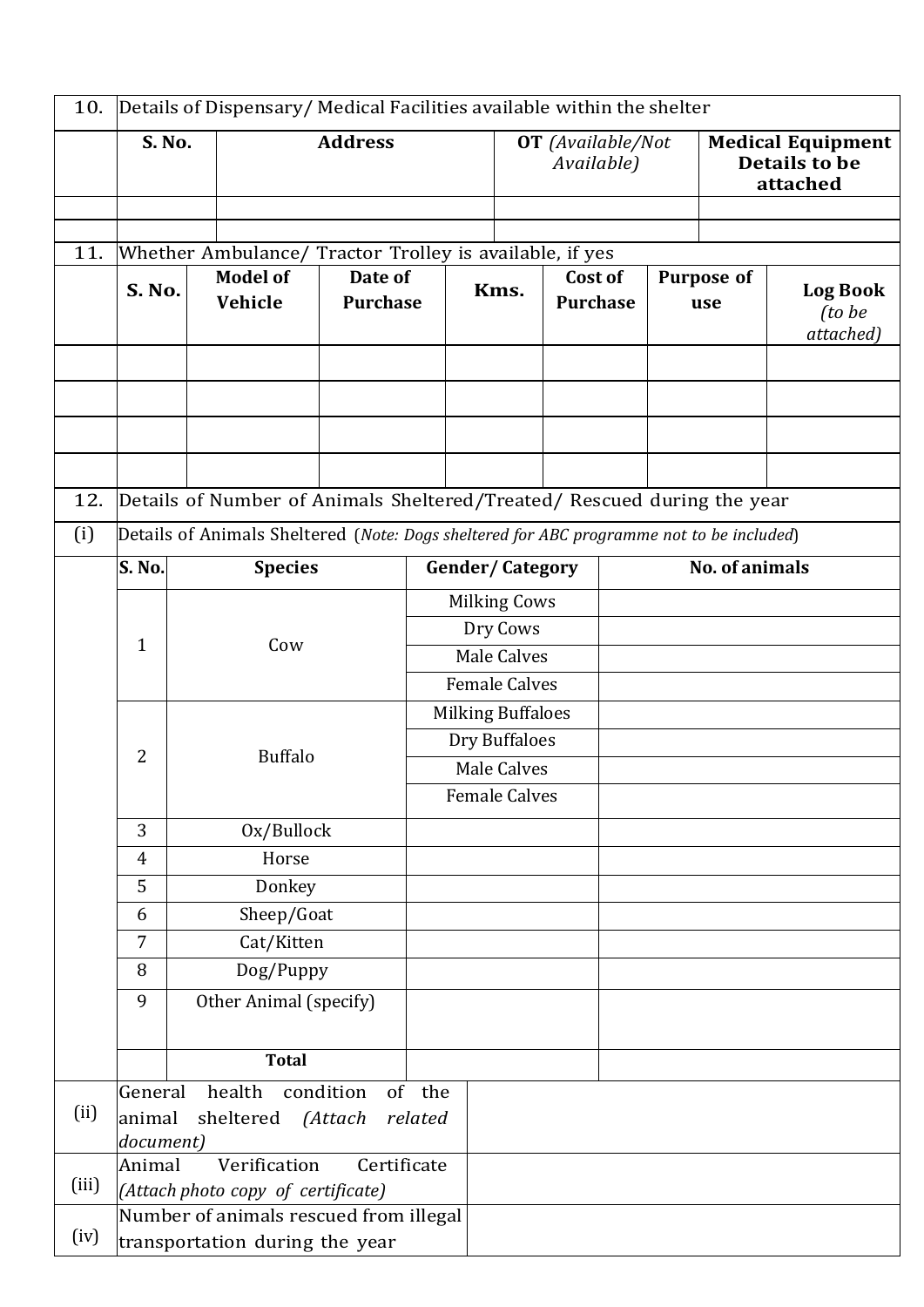|     | Number of animals treated by the Organization                                                                                     |                    |         |                                                     |        |                                                       |                                                |                  |                  |                                         |  |
|-----|-----------------------------------------------------------------------------------------------------------------------------------|--------------------|---------|-----------------------------------------------------|--------|-------------------------------------------------------|------------------------------------------------|------------------|------------------|-----------------------------------------|--|
| (v) | Note: (As verified from animal treatment register maintained by the Organization)                                                 |                    |         |                                                     |        |                                                       |                                                |                  |                  |                                         |  |
|     | In their in-house                                                                                                                 |                    |         | <b>Sick and</b>                                     |        |                                                       | In medical                                     |                  | <b>By Mobile</b> | <b>Total</b>                            |  |
|     | dispensary                                                                                                                        |                    | injured |                                                     |        |                                                       | camps                                          |                  | <b>Clinics</b>   |                                         |  |
|     | /hospital                                                                                                                         |                    | animal  |                                                     |        |                                                       |                                                |                  |                  |                                         |  |
|     |                                                                                                                                   |                    | on the  |                                                     |        |                                                       |                                                |                  |                  |                                         |  |
|     |                                                                                                                                   |                    |         | spot                                                |        |                                                       |                                                |                  |                  |                                         |  |
|     |                                                                                                                                   |                    |         |                                                     |        |                                                       |                                                |                  |                  |                                         |  |
| 13. | Copy of the Activity Report /<br>Report of the last three years, if any                                                           |                    |         |                                                     | Annual |                                                       |                                                |                  |                  |                                         |  |
| 14. | of<br>Copy<br>Attachment including Balance sheet and<br>Income & Expenditure statement (Duly<br>certified by Charted Accountant)  | Annual             | Audited | Accounts                                            |        |                                                       |                                                |                  |                  |                                         |  |
| 15. | Details of the Office Bearers/Governing Body/Management Committee                                                                 |                    |         |                                                     |        |                                                       |                                                |                  |                  |                                         |  |
|     | <b>Name</b>                                                                                                                       | <b>Designation</b> |         | <b>Address</b>                                      |        | <b>Telephone</b><br>No.<br>/ Mobile No.<br>(whatsapp) |                                                | Email<br>address |                  | Aadhaar No.<br>(copy to be<br>attached) |  |
|     |                                                                                                                                   |                    |         |                                                     |        |                                                       |                                                |                  |                  |                                         |  |
|     |                                                                                                                                   |                    |         |                                                     |        |                                                       |                                                |                  |                  |                                         |  |
| 16. | Details of Staff in the Organization / Shelter                                                                                    |                    |         |                                                     |        |                                                       |                                                |                  |                  |                                         |  |
|     | <b>Name</b>                                                                                                                       | <b>Designation</b> |         | <b>Education</b><br>(Attach<br>related<br>document) |        | Age                                                   | <b>Aadhaar</b><br>No. (copy to<br>be attached) |                  | <b>Salary</b>    | Type (Full<br>Time/Part<br>Time)        |  |
|     |                                                                                                                                   |                    |         |                                                     |        |                                                       |                                                |                  |                  |                                         |  |
|     |                                                                                                                                   |                    |         |                                                     |        |                                                       |                                                |                  |                  |                                         |  |
| 17. | Periodicity of Management Committee Meetings<br>(Attach copies of Resolution adopted<br>Animal Welfare Activities of last 1 year) |                    |         |                                                     |        | towards                                               |                                                |                  |                  |                                         |  |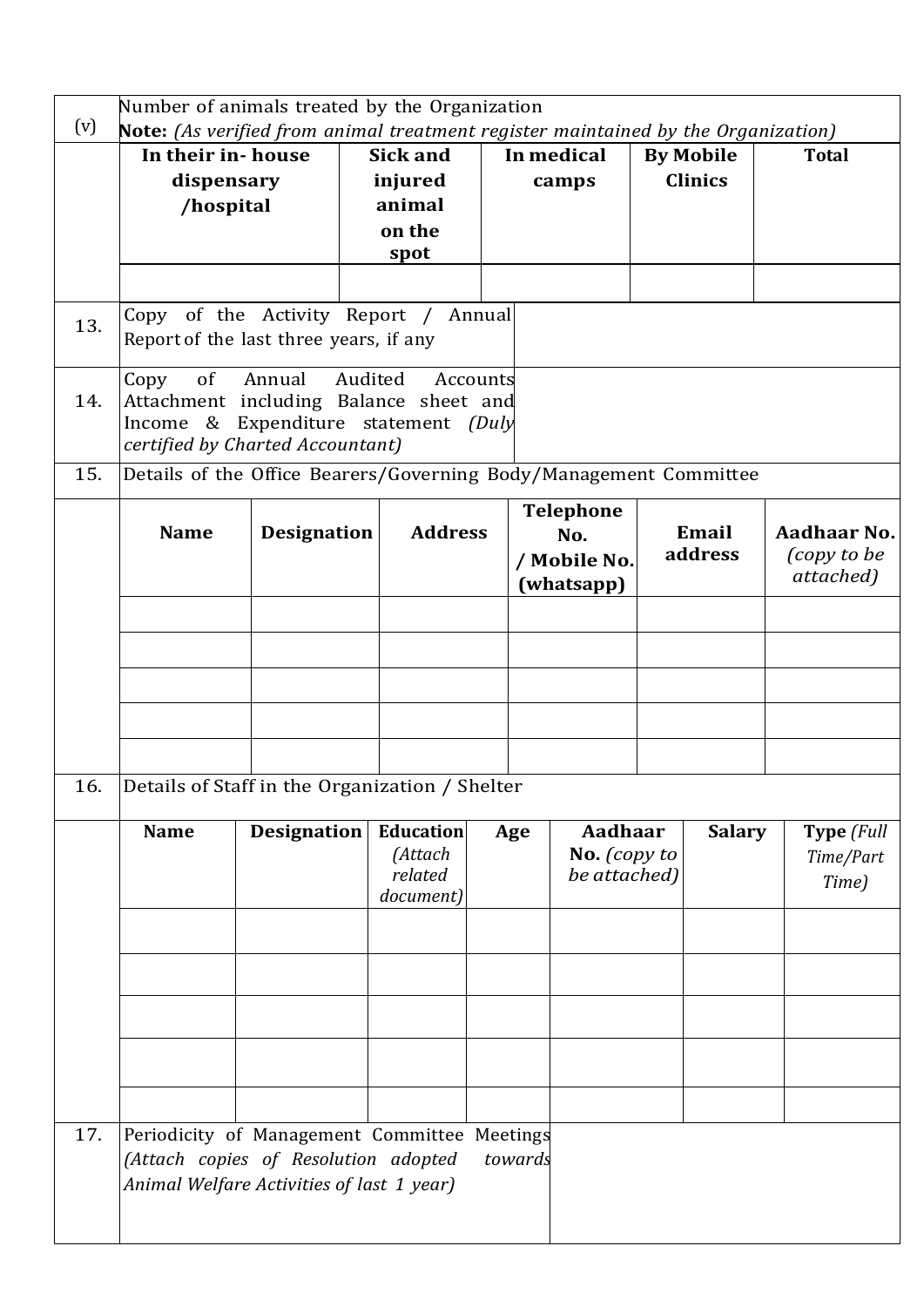| 18. | Details of Source of Income (Grant Received with state Govt., Central Govt., Foreign<br>Agencies and other Source) of last 3 years                                         |                          |                                                                                                                                                                          |  |                    |                                                                                  |                                                         |  |  |  |
|-----|----------------------------------------------------------------------------------------------------------------------------------------------------------------------------|--------------------------|--------------------------------------------------------------------------------------------------------------------------------------------------------------------------|--|--------------------|----------------------------------------------------------------------------------|---------------------------------------------------------|--|--|--|
|     |                                                                                                                                                                            |                          | <b>Source</b>                                                                                                                                                            |  |                    | Amount                                                                           | <b>Financial Year</b>                                   |  |  |  |
|     |                                                                                                                                                                            | From State Govt.         |                                                                                                                                                                          |  |                    |                                                                                  |                                                         |  |  |  |
|     |                                                                                                                                                                            |                          | From Central Govt. (other than AWBI)                                                                                                                                     |  |                    |                                                                                  |                                                         |  |  |  |
|     |                                                                                                                                                                            | <b>From Donations</b>    |                                                                                                                                                                          |  |                    |                                                                                  |                                                         |  |  |  |
|     |                                                                                                                                                                            | From Foreign Agencies    |                                                                                                                                                                          |  |                    |                                                                                  |                                                         |  |  |  |
|     |                                                                                                                                                                            | From other sources       |                                                                                                                                                                          |  |                    |                                                                                  |                                                         |  |  |  |
|     | Total                                                                                                                                                                      |                          |                                                                                                                                                                          |  |                    |                                                                                  |                                                         |  |  |  |
| 19. |                                                                                                                                                                            |                          | Details of Bank Account in the name of the Organization                                                                                                                  |  |                    |                                                                                  |                                                         |  |  |  |
|     | Name of the<br><b>Branch</b><br><b>Bank</b><br><b>Address</b>                                                                                                              |                          | <b>IFSC Code</b>                                                                                                                                                         |  | <b>Account No.</b> | Name of the<br><b>Account</b><br>Holder                                          |                                                         |  |  |  |
|     |                                                                                                                                                                            |                          |                                                                                                                                                                          |  |                    |                                                                                  |                                                         |  |  |  |
|     |                                                                                                                                                                            |                          |                                                                                                                                                                          |  |                    |                                                                                  |                                                         |  |  |  |
| 20. | Details of court cases filed under PCA Act                                                                                                                                 |                          |                                                                                                                                                                          |  |                    |                                                                                  |                                                         |  |  |  |
|     | <b>S. No.</b>                                                                                                                                                              | <b>Financial</b><br>Year | Court Case No.                                                                                                                                                           |  | Subject            | <b>Status</b>                                                                    | <b>Resolving Date (in)</b><br>case of resolved<br>case) |  |  |  |
|     |                                                                                                                                                                            |                          |                                                                                                                                                                          |  |                    |                                                                                  |                                                         |  |  |  |
|     |                                                                                                                                                                            |                          |                                                                                                                                                                          |  |                    |                                                                                  |                                                         |  |  |  |
| 21. |                                                                                                                                                                            |                          | Details of FIRs filed under PCA Act                                                                                                                                      |  |                    |                                                                                  |                                                         |  |  |  |
|     | <b>S. No.</b>                                                                                                                                                              | <b>Financial</b><br>Year | FIR No.                                                                                                                                                                  |  | <b>Subject</b>     | <b>Status</b>                                                                    | <b>Resolving Date (in</b><br>case of resolved)          |  |  |  |
|     |                                                                                                                                                                            |                          |                                                                                                                                                                          |  |                    |                                                                                  |                                                         |  |  |  |
|     |                                                                                                                                                                            |                          |                                                                                                                                                                          |  |                    |                                                                                  |                                                         |  |  |  |
| 22. | Whether the Organization is involved in<br>any litigation? If yes, details thereof<br>including latest position and how it has<br>affected the working of the organization |                          |                                                                                                                                                                          |  |                    |                                                                                  |                                                         |  |  |  |
| 23. |                                                                                                                                                                            |                          |                                                                                                                                                                          |  |                    | Whether the cow dung and urine is collected and utilized for any purpose, if yes |                                                         |  |  |  |
| (i) | if any)                                                                                                                                                                    |                          | Whether organic manure, pesticide gas,<br>electricity, medicines, or any one of them<br>is prepared by using/processing cow<br>dung and urine? (Attach related document, |  |                    |                                                                                  |                                                         |  |  |  |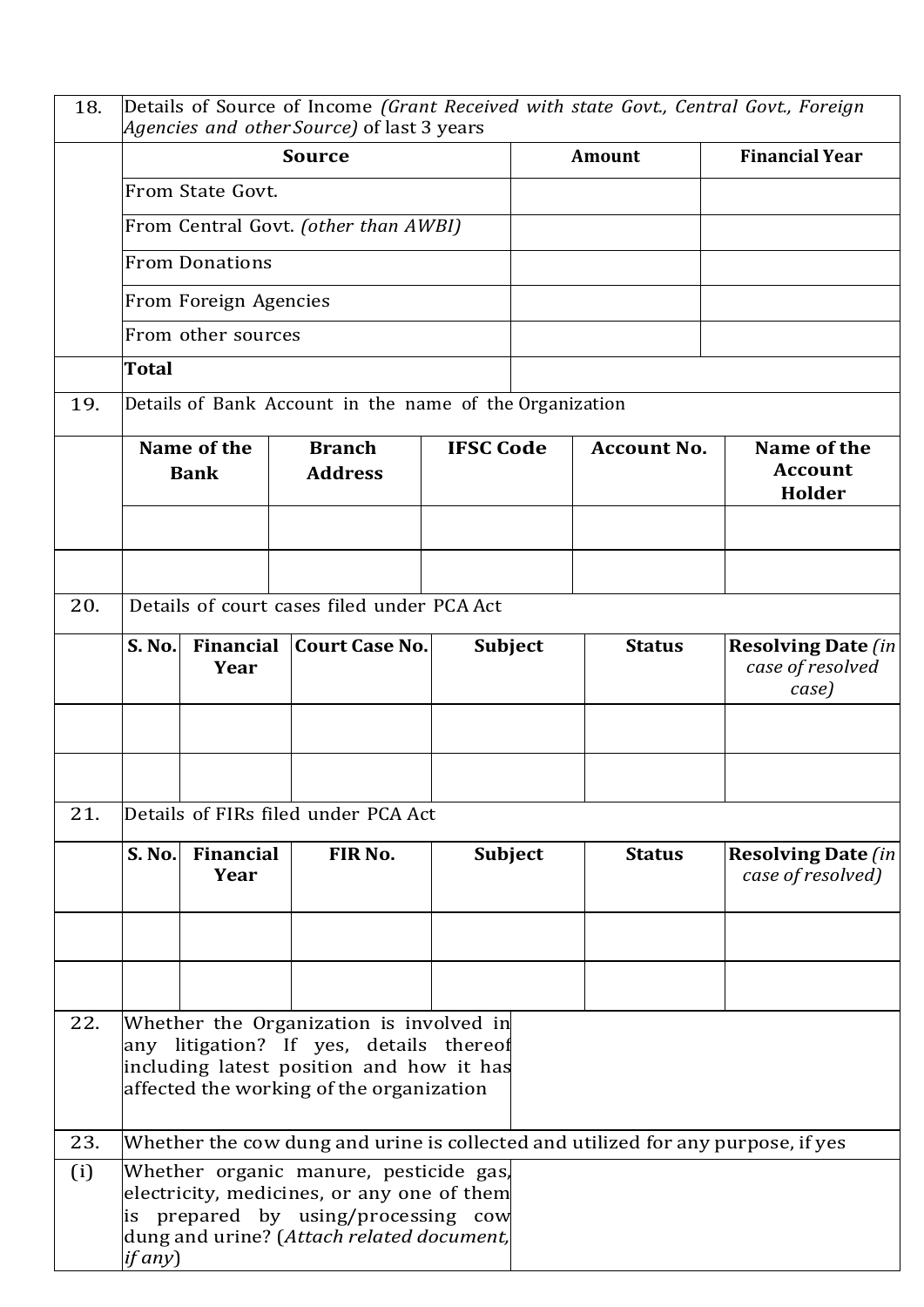| (ii)  | Whether any trained person for the above<br>preparation is available and if so specify<br>the no. of the persons (Attach related<br>document, if any)                                        |                                                                                                                                                                           |                      |                                                |                                           |  |  |  |  |
|-------|----------------------------------------------------------------------------------------------------------------------------------------------------------------------------------------------|---------------------------------------------------------------------------------------------------------------------------------------------------------------------------|----------------------|------------------------------------------------|-------------------------------------------|--|--|--|--|
| (iii) | Whether training camps are being held for organic manure etc. as mentioned above<br>and if so how many camps and trainees have been trained in the last year and<br>present year?            |                                                                                                                                                                           |                      |                                                |                                           |  |  |  |  |
|       |                                                                                                                                                                                              | No. of camps held last year                                                                                                                                               |                      | No. of camps held current year<br><b>Total</b> |                                           |  |  |  |  |
| (iv)  | Whether any plan has been received to<br>start converting cow dung and urine into<br>organic manure, pesticide, gas, electricity,<br>medicines or any one of them?                           |                                                                                                                                                                           |                      |                                                |                                           |  |  |  |  |
| (v)   | Details of education, training and research programmes conducted <i>(like research</i> )<br>about cow dung, cow urine etc.) Also specify the results of such training/research<br>Programmes |                                                                                                                                                                           |                      |                                                |                                           |  |  |  |  |
|       | S. No.                                                                                                                                                                                       | <b>Programme details</b>                                                                                                                                                  |                      |                                                | <b>Result</b><br><b>Financial</b><br>Year |  |  |  |  |
|       |                                                                                                                                                                                              |                                                                                                                                                                           |                      |                                                |                                           |  |  |  |  |
| 24.   | Details of the ABC Project(s)<br>(*Note: separate application is required for each ABC center/project)                                                                                       |                                                                                                                                                                           |                      |                                                |                                           |  |  |  |  |
|       |                                                                                                                                                                                              | <b>Name of the Project</b>                                                                                                                                                |                      |                                                | <b>Address of the ABC Facility</b>        |  |  |  |  |
| 25.   |                                                                                                                                                                                              | Details of infrastructure/facilities available with the organization to implement the<br>proposed scheme                                                                  |                      |                                                |                                           |  |  |  |  |
| (a)   | lis available?                                                                                                                                                                               | Whether Dispensary with operation theatre $\Box$ Yes $\Box$ No                                                                                                            |                      |                                                |                                           |  |  |  |  |
| (b)   | the dogs?                                                                                                                                                                                    | Does the agency have vehicle(s) for transport of $\Box$ Yes $\Box$ No                                                                                                     |                      |                                                |                                           |  |  |  |  |
| (c)   |                                                                                                                                                                                              | Does the agency employ a GPS-based tracking<br>system to monitor the daily capture and return<br>of the dogs and the overall geographic coverage<br>of the ABC programme? | $\Box$ Yes $\Box$ No |                                                |                                           |  |  |  |  |
| (d)   |                                                                                                                                                                                              | Whether Storage Room for medicines and<br>equipment available?                                                                                                            | $\Box$ Yes $\Box$ No |                                                |                                           |  |  |  |  |
| (e)   |                                                                                                                                                                                              | Whether kitchen and washroom area available<br>for preparation of dog food and cleaning of<br>kitchen utensil and dog bowls?                                              |                      |                                                | $\Box$ Yes $\Box$ No                      |  |  |  |  |
| (f)   |                                                                                                                                                                                              | Whether suitable staff accommodation facility<br>available for 24hr supervision by veterinary/<br>Para-veterinary staff of ABC programme?                                 |                      |                                                | $\Box$ Yes $\Box$ No                      |  |  |  |  |
| (g)   |                                                                                                                                                                                              | Pre-operation preparation area                                                                                                                                            |                      |                                                | $\Box$ Available $\Box$ Not Available     |  |  |  |  |
| (h)   |                                                                                                                                                                                              | Air-conditioning in OT                                                                                                                                                    |                      |                                                | $\Box$ Available $\Box$ Not Available     |  |  |  |  |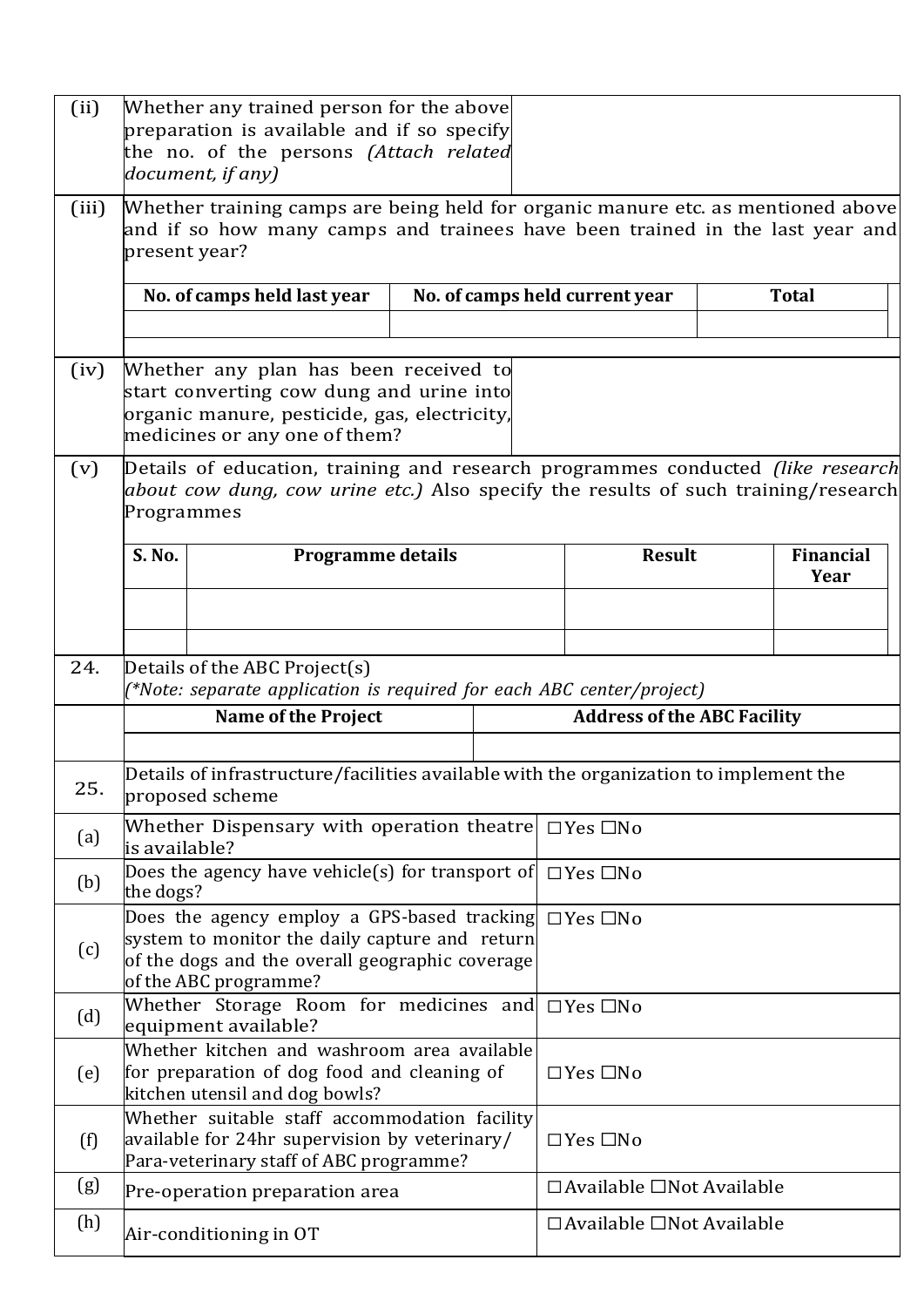| (i)               | Drainage System                                                                                    | $\Box$ Available $\Box$ Not Available                          |
|-------------------|----------------------------------------------------------------------------------------------------|----------------------------------------------------------------|
| (j)               | Room/Area for cleaning and Sterilizing<br>linstruments                                             | □ Available □ Not Available                                    |
| (k)               | <b>Cautery Machine</b>                                                                             | $\Box$ Available $\Box$ Not Available<br>If available, Number: |
| $\left( 1\right)$ | Steel Surgical operating table                                                                     | □ Available □ Not Available<br>If available, Number:           |
| (m)               | Shadow less lights for each operating table                                                        | $\Box$ Available $\Box$ Not Available<br>If available, Number: |
| (n)               | <b>Instrument Trays</b>                                                                            | □ Available □ Not Available<br>If available, Number:           |
| $\left( 0\right)$ | <b>Kidney Trays</b>                                                                                | $\Box$ Available $\Box$ Not Available<br>If available, Number: |
| (p)               | Trolleys for instruments                                                                           | □ Available □ Not Available<br>If available, Number:           |
| (q)               | Cupboards to stock essential medicines                                                             | □ Available □Not Available<br>If available, Number:            |
| (r)               | I/V stands                                                                                         | □ Available □ Not Available<br>If available, Number:           |
| (s)               | UV lamps                                                                                           | □ Available □ Not Available<br>If available, Number:           |
| (t)               | Emergency medicine kits                                                                            | $\Box$ Available $\Box$ Not Available<br>If available, Number: |
| (u)               | Surgical scrub sinks, wash taps and waste bins                                                     | □ Available □ Not Available                                    |
| (v)               | 24 hr water and electricity supply                                                                 | □ Available □ Not Available                                    |
| (w)               | Stretchers                                                                                         | □ Available □ Not Available<br>If available, Number:           |
| (x)               | Refrigerator                                                                                       | □ Available □ Not Available                                    |
| (y)               | Autoclave                                                                                          | □ Available □ Not Available<br>If available, Number:           |
| (z)               | No. of sets of surgical instruments<br>available                                                   |                                                                |
| 26.               | Details of Kennel area and facilities available                                                    |                                                                |
| (a)               | No. of Kennels                                                                                     |                                                                |
| (b)               | Total Kennel Area (in sq. feet)                                                                    |                                                                |
| (c)               | Capacity of each Kennel                                                                            |                                                                |
| (d)               | Availability of adequate ventilation,<br>temperature control, lighting and water source<br>points? | □ Available □ Not Available                                    |
| (e)               | Method of identifying the sterilized<br>Dogs (e.g. Ear Notching)                                   |                                                                |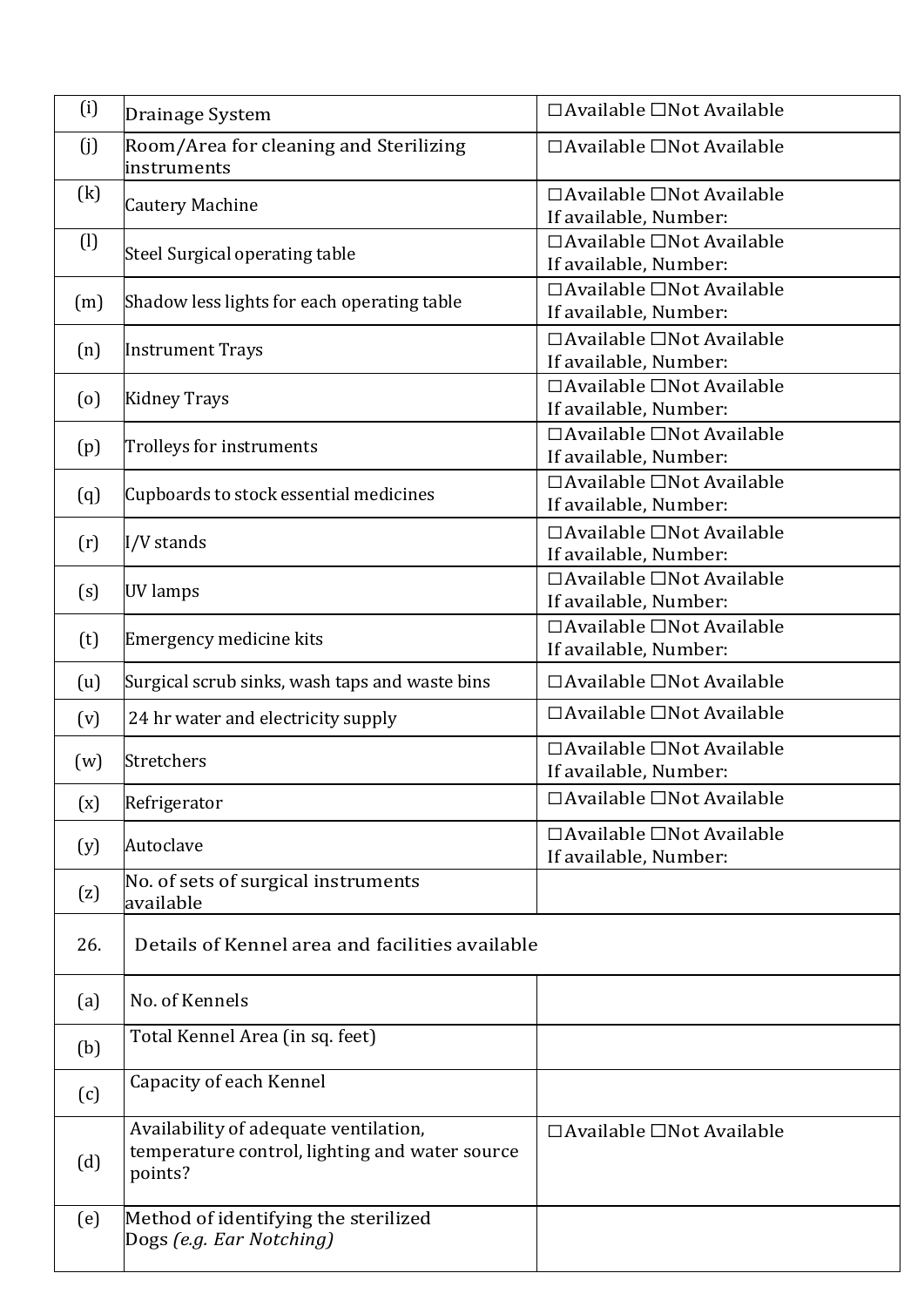| $27(a)$ . | Source of catching and releasing of dogs                                                                                                 |  |     |               |                               |                                         |                                               |                                                         |                                                  |                                                                         |                                  |  |
|-----------|------------------------------------------------------------------------------------------------------------------------------------------|--|-----|---------------|-------------------------------|-----------------------------------------|-----------------------------------------------|---------------------------------------------------------|--------------------------------------------------|-------------------------------------------------------------------------|----------------------------------|--|
| (b)       | If caught and released by NGO itself then<br>certificate to be enclosed                                                                  |  |     |               |                               |                                         |                                               |                                                         |                                                  |                                                                         |                                  |  |
| (c)       | If MoU signed with Municipality/ Municipal<br>corporation /AWO, if Yes, Copy of MoU to be<br>enclosed or expected date of signing of MoU |  |     |               |                               |                                         |                                               |                                                         |                                                  |                                                                         |                                  |  |
| 28.       | Details of ABC Operations carried out                                                                                                    |  |     |               |                               |                                         |                                               |                                                         |                                                  |                                                                         |                                  |  |
| (a)       | ABC operations in last 5 years (year-wise details)                                                                                       |  |     |               |                               |                                         |                                               |                                                         |                                                  |                                                                         |                                  |  |
|           | <b>S. No.</b>                                                                                                                            |  |     |               | <b>Financial Year</b>         |                                         |                                               | <b>Male Dogs</b>                                        | <b>Female Dogs</b>                               |                                                                         | <b>Total</b>                     |  |
|           |                                                                                                                                          |  |     |               |                               |                                         |                                               |                                                         |                                                  |                                                                         |                                  |  |
|           |                                                                                                                                          |  |     |               |                               |                                         |                                               |                                                         |                                                  |                                                                         |                                  |  |
|           |                                                                                                                                          |  |     |               |                               |                                         |                                               |                                                         |                                                  |                                                                         |                                  |  |
| (b)       | Monthly capacity for carrying out ABC<br>programme                                                                                       |  |     |               |                               |                                         |                                               |                                                         |                                                  |                                                                         |                                  |  |
| (c)       | Since how many years, ABC operations<br>are being carried out                                                                            |  |     |               |                               |                                         |                                               |                                                         |                                                  |                                                                         |                                  |  |
| 29.       | Details of Staff for implementing ABC programme                                                                                          |  |     |               |                               |                                         |                                               |                                                         |                                                  |                                                                         |                                  |  |
|           | Veterinarians:                                                                                                                           |  |     |               |                               |                                         |                                               |                                                         |                                                  |                                                                         |                                  |  |
|           | <b>Name</b>                                                                                                                              |  |     |               | Designation Age Address Email |                                         | No.                                           | <b>State</b><br><b>Contact Registra</b><br>-tion<br>No. | <b>VCI</b><br><b>Registration</b><br>certificate | Training/<br><b>Experience</b><br><b>Certificate for ABC</b><br>surgery | Type (Full<br>Time/Part<br>Time) |  |
|           |                                                                                                                                          |  |     |               |                               |                                         |                                               |                                                         |                                                  |                                                                         |                                  |  |
|           |                                                                                                                                          |  |     |               |                               |                                         |                                               |                                                         |                                                  |                                                                         |                                  |  |
|           |                                                                                                                                          |  |     |               |                               |                                         |                                               |                                                         |                                                  |                                                                         |                                  |  |
|           |                                                                                                                                          |  |     |               |                               |                                         |                                               |                                                         |                                                  |                                                                         |                                  |  |
|           | Other Staff including paravets:                                                                                                          |  |     |               |                               |                                         |                                               |                                                         |                                                  |                                                                         |                                  |  |
|           | <b>Name</b><br><b>Designation</b>                                                                                                        |  | Age | Qualification |                               | <b>Proof</b><br>of<br>Qualifi<br>cation | Training/<br><b>Experience</b><br>Certificate | Type (Full<br>Time/Part<br>Time)                        |                                                  |                                                                         |                                  |  |
|           |                                                                                                                                          |  |     |               |                               |                                         |                                               |                                                         |                                                  |                                                                         |                                  |  |
|           |                                                                                                                                          |  |     |               |                               |                                         |                                               |                                                         |                                                  |                                                                         |                                  |  |
|           |                                                                                                                                          |  |     |               |                               |                                         |                                               |                                                         |                                                  |                                                                         |                                  |  |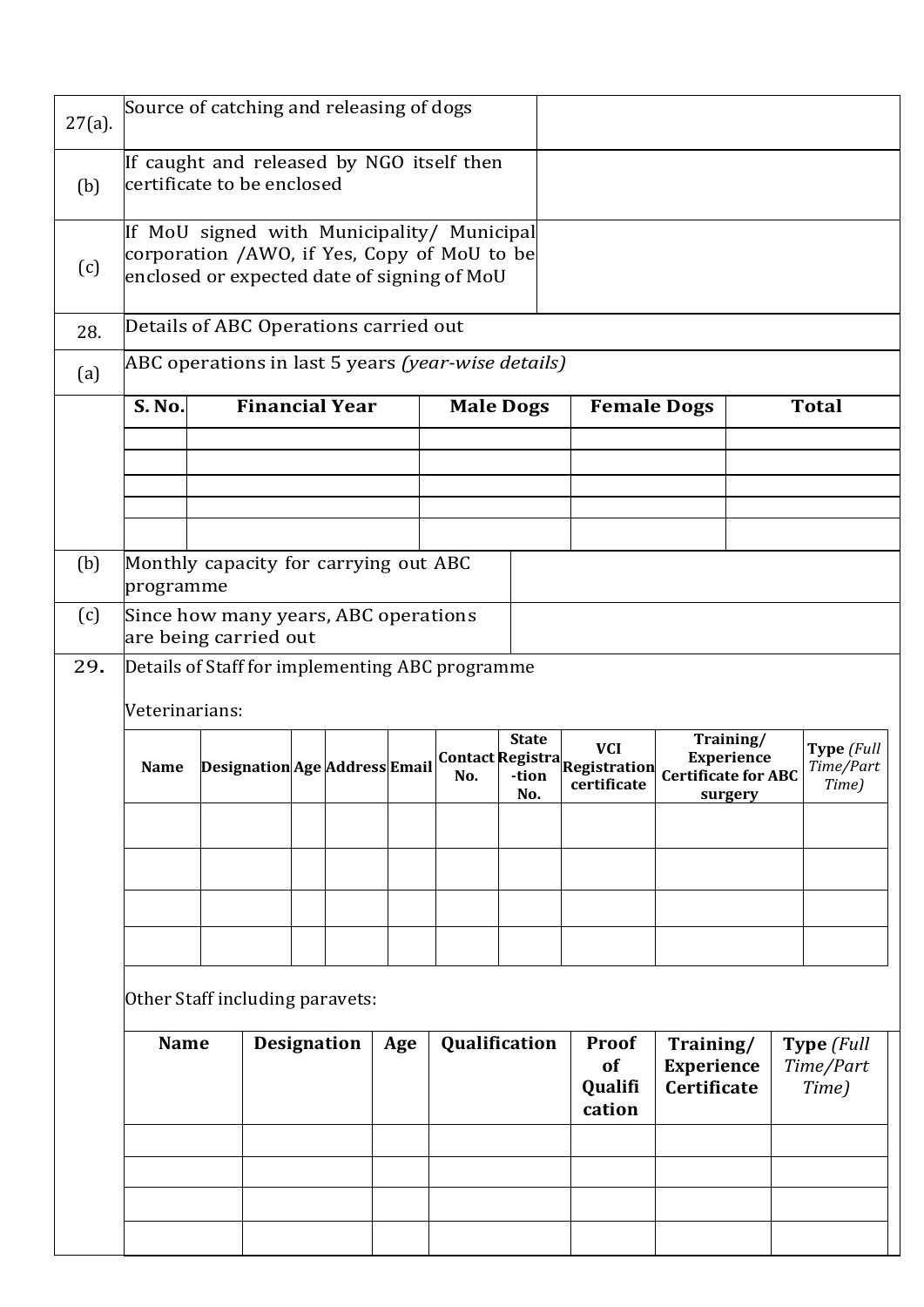| 30.   | Proposed total number of animals to be sterilized or targeted and immunized in the<br>current year                                                                                                                                                                                          |               |                                                                                               |                |                    |                      |              |  |  |
|-------|---------------------------------------------------------------------------------------------------------------------------------------------------------------------------------------------------------------------------------------------------------------------------------------------|---------------|-----------------------------------------------------------------------------------------------|----------------|--------------------|----------------------|--------------|--|--|
| (i)   |                                                                                                                                                                                                                                                                                             |               | <b>Male Dogs</b>                                                                              |                | <b>Female Dogs</b> |                      | <b>Total</b> |  |  |
| (ii)  | purpose                                                                                                                                                                                                                                                                                     |               | Total expenditure to be incurred for the                                                      |                |                    |                      |              |  |  |
| (iii) | purpose                                                                                                                                                                                                                                                                                     | <b>S. No.</b> | Grant-in-aid received from any other Agency/Govt./Dept., if any for the same<br><b>Amount</b> |                |                    | <b>Received from</b> |              |  |  |
| (iv)  | Whether<br>entered into MoU<br>with<br>Municipality/Municipal corporation/<br>AWO for conducting sterilization or<br>proposed date of signing MoU?<br>(if Yes, Copy of MoU to be enclosed)                                                                                                  |               |                                                                                               |                |                    |                      |              |  |  |
| (v)   | Whether dog population<br>survey<br>conducted in the area where ABC is<br>proposed to be conducted by the<br>Municipality / Animal Husbandry<br>Department. If yes, please mention<br>number of animals and year of survey.<br>If not, then how the number of dogs<br>have been determined. |               |                                                                                               |                |                    |                      |              |  |  |
| (vi)  | Details of the other collaborating AWOs in this project                                                                                                                                                                                                                                     |               |                                                                                               |                |                    |                      |              |  |  |
|       | S.<br>No.                                                                                                                                                                                                                                                                                   |               | Name of the AWO                                                                               | <b>Address</b> |                    | Mobile No.           | Email        |  |  |
|       |                                                                                                                                                                                                                                                                                             |               |                                                                                               |                |                    |                      |              |  |  |
|       |                                                                                                                                                                                                                                                                                             |               |                                                                                               |                |                    |                      |              |  |  |
| 31.   |                                                                                                                                                                                                                                                                                             |               | Details of Monitoring Committee                                                               |                |                    |                      |              |  |  |
|       | S.<br>No.                                                                                                                                                                                                                                                                                   |               | Name of the<br>committee member                                                               |                | <b>Address</b>     | Mobile No.           | Email        |  |  |
|       |                                                                                                                                                                                                                                                                                             |               |                                                                                               |                |                    |                      |              |  |  |
|       |                                                                                                                                                                                                                                                                                             |               |                                                                                               |                |                    |                      |              |  |  |
|       |                                                                                                                                                                                                                                                                                             |               |                                                                                               |                |                    |                      |              |  |  |